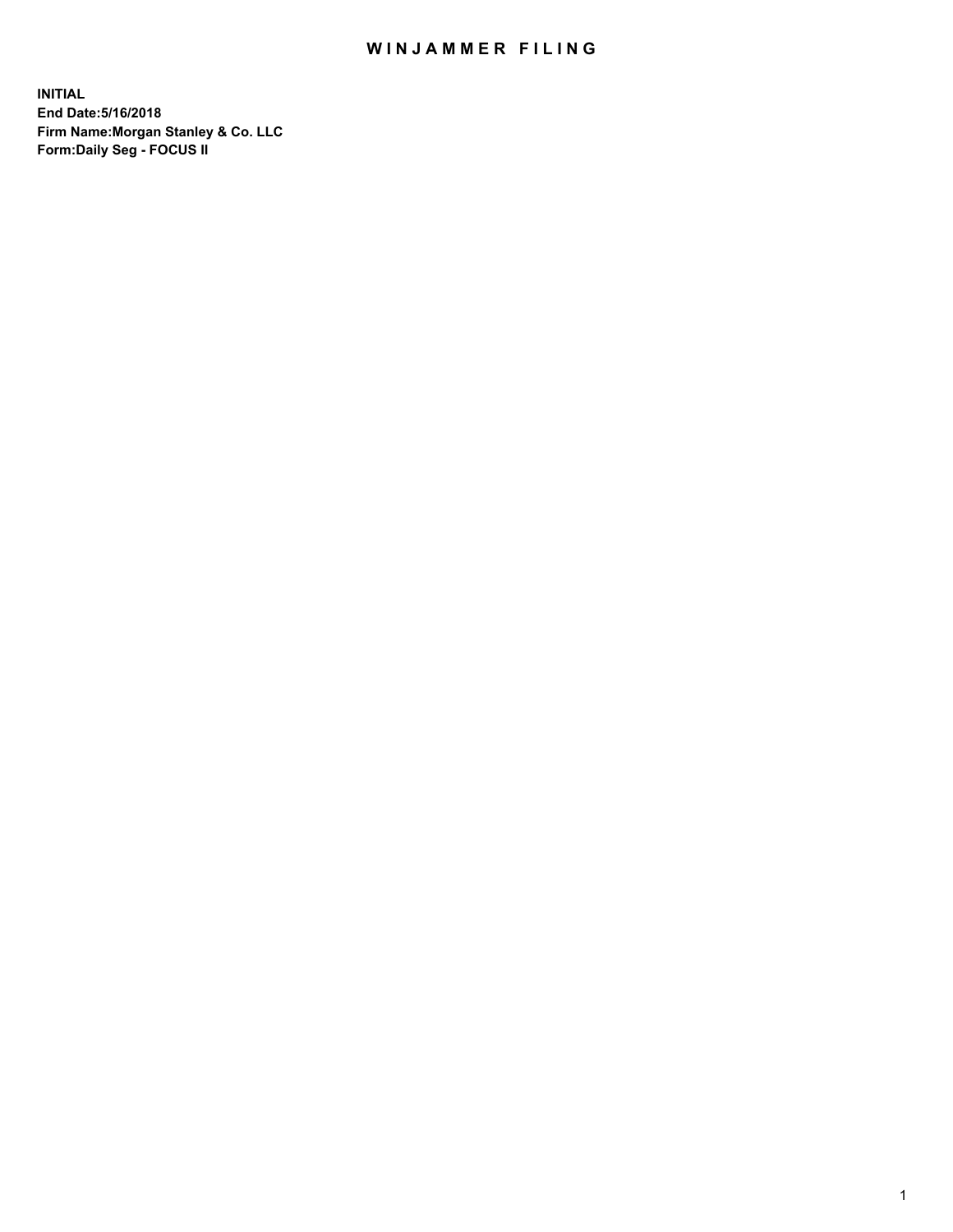#### **INITIAL End Date:5/16/2018 Firm Name:Morgan Stanley & Co. LLC Form:Daily Seg - FOCUS II Daily Segregation - Cover Page**

| Name of Company<br>Morgan Stanley & Co. LLC                                                   |  |
|-----------------------------------------------------------------------------------------------|--|
| <b>Contact Name</b><br>Ikram Shah                                                             |  |
| <b>Contact Phone Number</b><br>212-276-0963                                                   |  |
| <b>Contact Email Address</b><br>lkram.shah@morganstanley.com                                  |  |
| FCM's Customer Segregated Funds Residual Interest Target (choose one):                        |  |
| a. Minimum dollar amount: ; or<br>280,000,000                                                 |  |
| b. Minimum percentage of customer segregated funds required:%; or                             |  |
| c. Dollar amount range between: and; or<br>00                                                 |  |
| d. Percentage range of customer segregated funds required between: % and %.<br>0 <sub>0</sub> |  |
| FCM's Customer Secured Amount Funds Residual Interest Target (choose one):                    |  |
| a. Minimum dollar amount: ; or<br>140,000,000                                                 |  |
| b. Minimum percentage of customer secured funds required:%; or                                |  |
| c. Dollar amount range between: and; or<br>00                                                 |  |
| d. Percentage range of customer secured funds required between: % and %.<br>0 <sub>0</sub>    |  |
| FCM's Cleared Swaps Customer Collateral Residual Interest Target (choose one):                |  |
| a. Minimum dollar amount: ; or<br>92,000,000                                                  |  |
| b. Minimum percentage of cleared swaps customer collateral required:% ; or<br><u>0</u>        |  |
| c. Dollar amount range between: and; or<br><u>00</u>                                          |  |
| d. Percentage range of cleared swaps customer collateral required between:% and%.<br>00       |  |

Attach supporting documents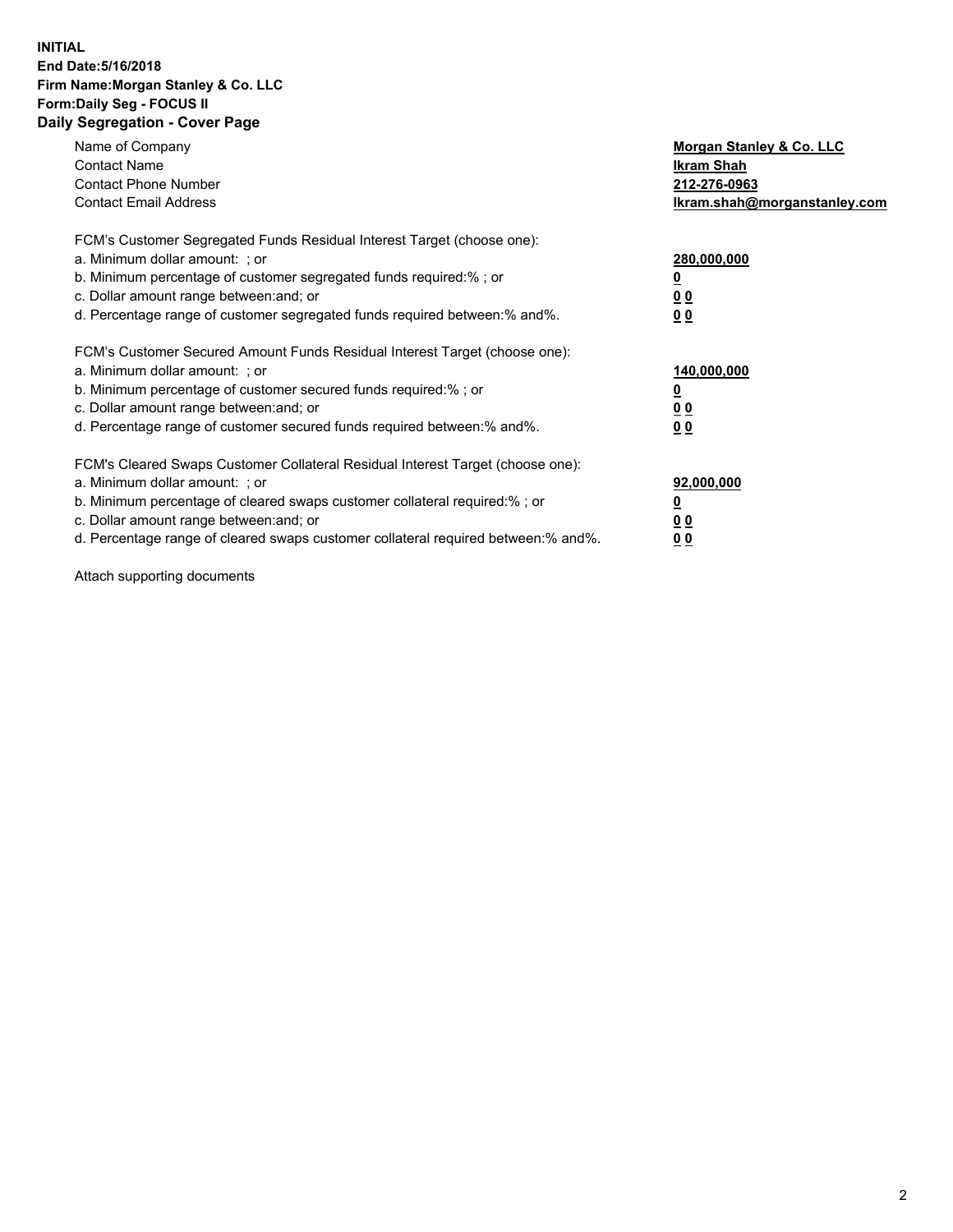## **INITIAL End Date:5/16/2018 Firm Name:Morgan Stanley & Co. LLC Form:Daily Seg - FOCUS II**

# **Daily Segregation - Secured Amounts**

|    | Daily Jegi egation - Jeculed Aniounts                                                       |                                   |
|----|---------------------------------------------------------------------------------------------|-----------------------------------|
|    | Foreign Futures and Foreign Options Secured Amounts                                         |                                   |
|    | Amount required to be set aside pursuant to law, rule or regulation of a foreign            | $0$ [7305]                        |
|    | government or a rule of a self-regulatory organization authorized thereunder                |                                   |
| 1. | Net ledger balance - Foreign Futures and Foreign Option Trading - All Customers             |                                   |
|    | A. Cash                                                                                     | 3,035,510,792 [7315]              |
|    | B. Securities (at market)                                                                   | 2,047,340,685 [7317]              |
| 2. | Net unrealized profit (loss) in open futures contracts traded on a foreign board of trade   | 538,943,497 [7325]                |
| 3. | Exchange traded options                                                                     |                                   |
|    | a. Market value of open option contracts purchased on a foreign board of trade              | 23,717,079 [7335]                 |
|    | b. Market value of open contracts granted (sold) on a foreign board of trade                | -23,529,647 [7337]                |
| 4. | Net equity (deficit) (add lines 1.2. and 3.)                                                | 5,621,982,406 [7345]              |
| 5. | Account liquidating to a deficit and account with a debit balances - gross amount           | 29,784,719 [7351]                 |
|    | Less: amount offset by customer owned securities                                            | -28,877,127 [7352] 907,592 [7354] |
| 6. | Amount required to be set aside as the secured amount - Net Liquidating Equity              | 5,622,889,998 [7355]              |
|    | Method (add lines 4 and 5)                                                                  |                                   |
| 7. | Greater of amount required to be set aside pursuant to foreign jurisdiction (above) or line | 5,622,889,998 [7360]              |
|    | 6.                                                                                          |                                   |
|    | FUNDS DEPOSITED IN SEPARATE REGULATION 30.7 ACCOUNTS                                        |                                   |
| 1. | Cash in banks                                                                               |                                   |
|    | A. Banks located in the United States                                                       | 314,299,155 [7500]                |
|    | B. Other banks qualified under Regulation 30.7                                              | 942,643,853 [7520] 1,256,943,008  |
|    |                                                                                             | [7530]                            |
| 2. | Securities                                                                                  |                                   |
|    | A. In safekeeping with banks located in the United States                                   | 202,856,136 [7540]                |
|    | B. In safekeeping with other banks qualified under Regulation 30.7                          | 0 [7560] 202,856,136 [7570]       |
| 3. | Equities with registered futures commission merchants                                       |                                   |
|    | A. Cash                                                                                     | 5,955,823 [7580]                  |
|    | <b>B.</b> Securities                                                                        | $0$ [7590]                        |
|    | C. Unrealized gain (loss) on open futures contracts                                         | 451,145 [7600]                    |
|    | D. Value of long option contracts                                                           | $0$ [7610]                        |
|    | E. Value of short option contracts                                                          | 0 [7615] 6,406,968 [7620]         |
| 4. | Amounts held by clearing organizations of foreign boards of trade                           |                                   |
|    | A. Cash                                                                                     | $0$ [7640]                        |
|    | <b>B.</b> Securities                                                                        | $0$ [7650]                        |
|    | C. Amount due to (from) clearing organization - daily variation                             | $0$ [7660]                        |
|    | D. Value of long option contracts                                                           | $0$ [7670]                        |
|    | E. Value of short option contracts                                                          | 0 [7675] 0 [7680]                 |
| 5. | Amounts held by members of foreign boards of trade                                          |                                   |
|    | A. Cash                                                                                     | 1,965,338,002 [7700]              |
|    | <b>B.</b> Securities                                                                        | 1,844,484,550 [7710]              |
|    | C. Unrealized gain (loss) on open futures contracts                                         | 538,492,353 [7720]                |
|    | D. Value of long option contracts                                                           | 23,717,079 [7730]                 |
|    | E. Value of short option contracts                                                          | -23,529,647 [7735] 4,348,502,337  |
|    |                                                                                             | $[7740]$                          |
| 6. | Amounts with other depositories designated by a foreign board of trade                      | $0$ [7760]                        |
| 7. | Segregated funds on hand                                                                    | $0$ [7765]                        |
| 8. | Total funds in separate section 30.7 accounts                                               | 5,814,708,449 [7770]              |
| 9. | Excess (deficiency) Set Aside for Secured Amount (subtract line 7 Secured Statement         | 191,818,451 [7380]                |
|    | Page 1 from Line 8)                                                                         |                                   |

- 10. Management Target Amount for Excess funds in separate section 30.7 accounts **140,000,000** [7780]
- 11. Excess (deficiency) funds in separate 30.7 accounts over (under) Management Target **51,818,451** [7785]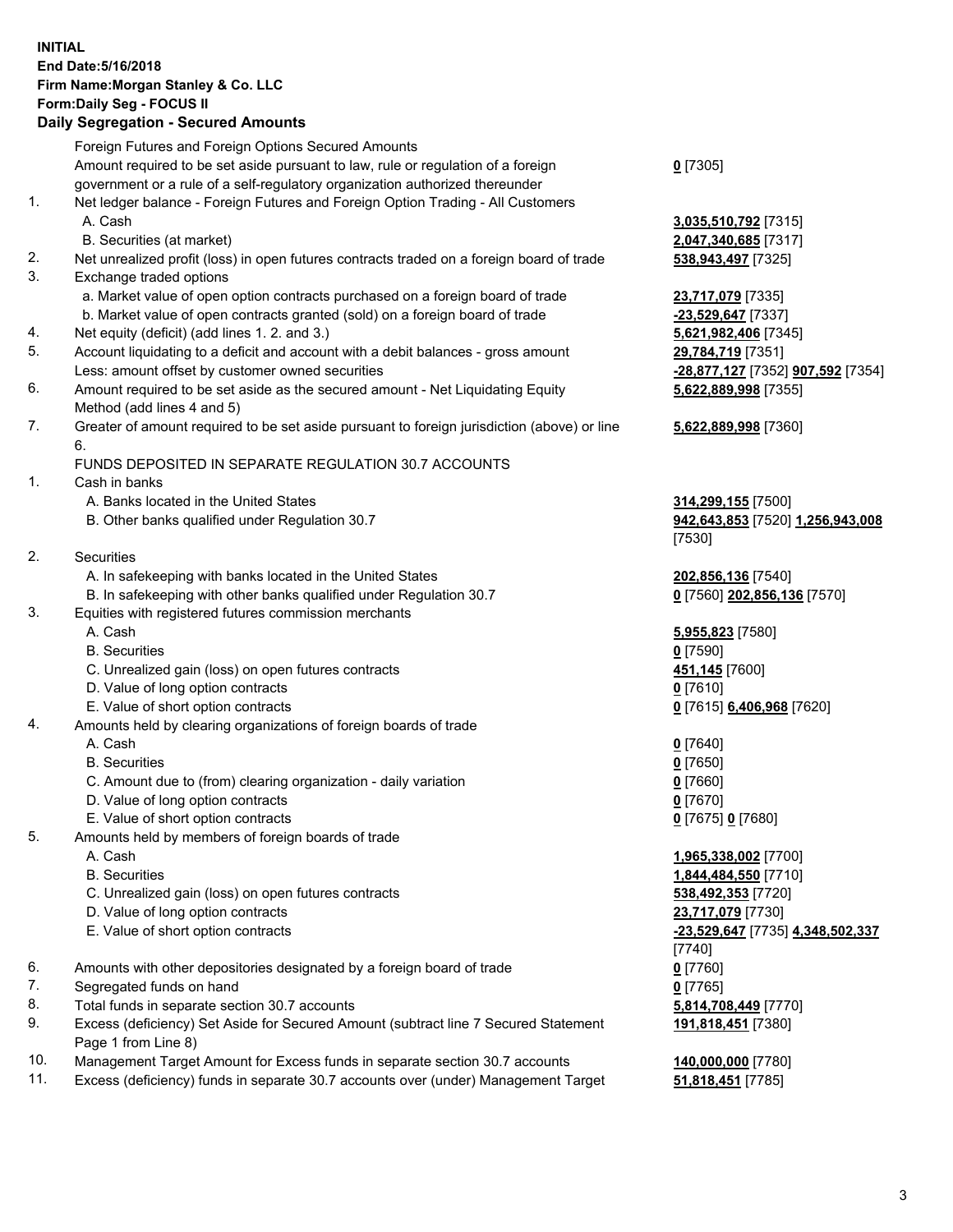## **INITIAL End Date:5/16/2018 Firm Name:Morgan Stanley & Co. LLC Form:Daily Seg - FOCUS II**

# **Daily Segregation - Segregation Statement**

|     | SEGREGATION REQUIREMENTS(Section 4d(2) of the CEAct)                                |                                    |
|-----|-------------------------------------------------------------------------------------|------------------------------------|
| 1.  | Net ledger balance                                                                  |                                    |
|     | A. Cash                                                                             | 10,195,783,589 [7010]              |
|     | B. Securities (at market)                                                           | 5,393,827,217 [7020]               |
| 2.  | Net unrealized profit (loss) in open futures contracts traded on a contract market  | 351,913,417 [7030]                 |
| 3.  | Exchange traded options                                                             |                                    |
|     | A. Add market value of open option contracts purchased on a contract market         | 508,606,892 [7032]                 |
|     | B. Deduct market value of open option contracts granted (sold) on a contract market | -722,880,653 [7033]                |
| 4.  | Net equity (deficit) (add lines 1, 2 and 3)                                         | 15,727,250,462 [7040]              |
| 5.  | Accounts liquidating to a deficit and accounts with                                 |                                    |
|     | debit balances - gross amount                                                       | 268,139,352 [7045]                 |
|     | Less: amount offset by customer securities                                          | -267,446,862 [7047] 692,490 [7050] |
| 6.  | Amount required to be segregated (add lines 4 and 5)                                | 15,727,942,952 [7060]              |
|     | FUNDS IN SEGREGATED ACCOUNTS                                                        |                                    |
| 7.  | Deposited in segregated funds bank accounts                                         |                                    |
|     | A. Cash                                                                             | 4,429,934,968 [7070]               |
|     | B. Securities representing investments of customers' funds (at market)              | $0$ [7080]                         |
|     | C. Securities held for particular customers or option customers in lieu of cash (at | 1,022,664,464 [7090]               |
|     | market)                                                                             |                                    |
| 8.  | Margins on deposit with derivatives clearing organizations of contract markets      |                                    |
|     | A. Cash                                                                             | 6,329,626,148 [7100]               |
|     | B. Securities representing investments of customers' funds (at market)              | $0$ [7110]                         |
|     | C. Securities held for particular customers or option customers in lieu of cash (at | 4,371,162,753 [7120]               |
|     | market)                                                                             |                                    |
| 9.  | Net settlement from (to) derivatives clearing organizations of contract markets     | 116,064,050 [7130]                 |
| 10. | Exchange traded options                                                             |                                    |
|     | A. Value of open long option contracts                                              | 508,606,892 [7132]                 |
|     | B. Value of open short option contracts                                             | -722,880,653 [7133]                |
| 11. | Net equities with other FCMs                                                        |                                    |
|     | A. Net liquidating equity                                                           | 4,224,846 [7140]                   |
|     | B. Securities representing investments of customers' funds (at market)              | $0$ [7160]                         |
|     | C. Securities held for particular customers or option customers in lieu of cash (at | $0$ [7170]                         |
|     | market)                                                                             |                                    |
| 12. | Segregated funds on hand                                                            | $0$ [7150]                         |
| 13. | Total amount in segregation (add lines 7 through 12)                                | 16,059,403,468 [7180]              |
| 14. | Excess (deficiency) funds in segregation (subtract line 6 from line 13)             | 331,460,516 [7190]                 |
| 15. | Management Target Amount for Excess funds in segregation                            | 280,000,000 [7194]                 |
| 16. | Excess (deficiency) funds in segregation over (under) Management Target Amount      | 51,460,516 [7198]                  |

16. Excess (deficiency) funds in segregation over (under) Management Target Amount Excess